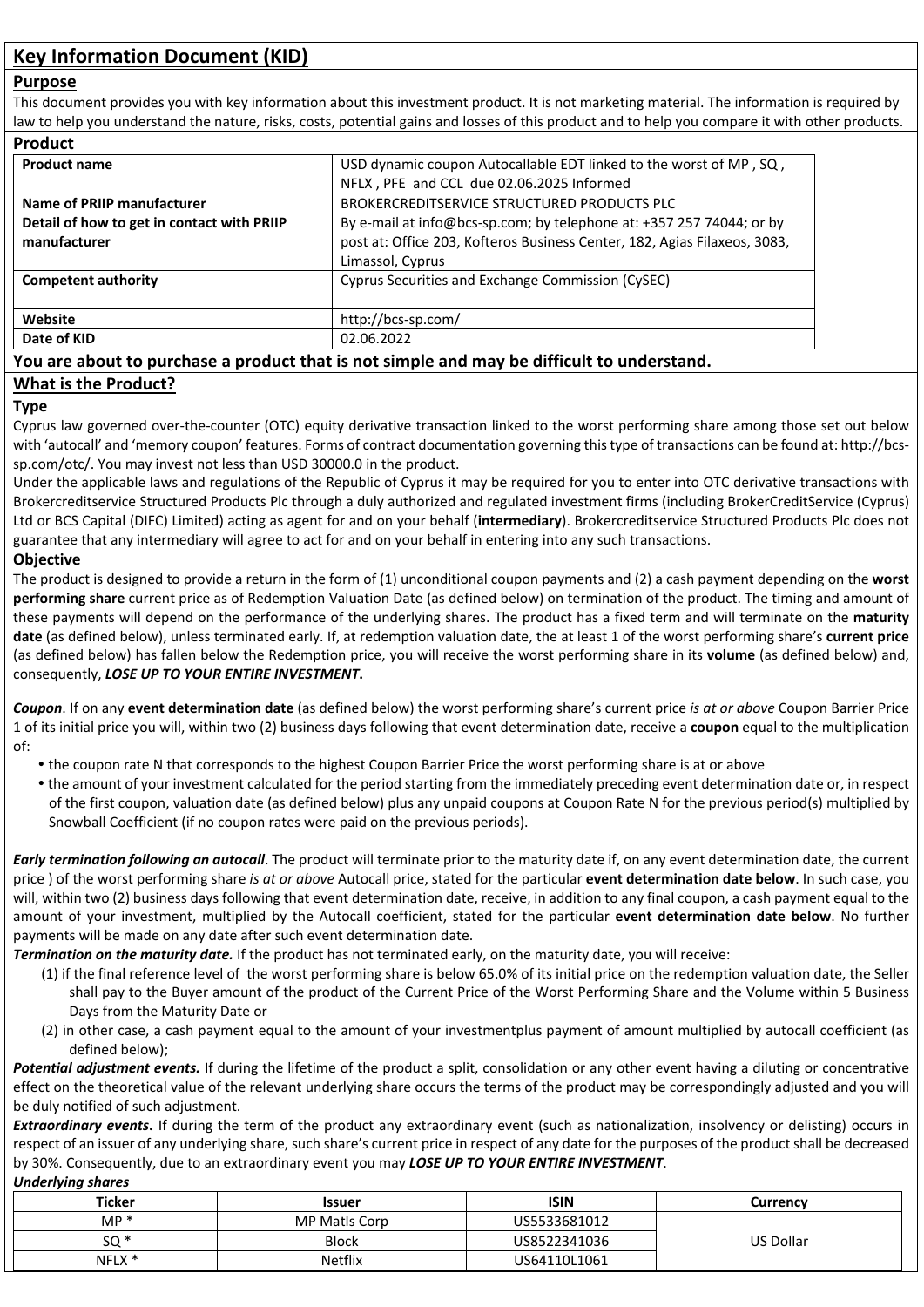| DEE <sup>*</sup><br>. . | Pfizer          | $7001102F$<br>$\overline{115}$<br>. |
|-------------------------|-----------------|-------------------------------------|
| $\sim$<br>- -<br>◡◡∟    | `∩ri<br>`arniva | 83006<br>ρΔ                         |

\* For purposes of this Key Information Document, In respect of the Shares with this Ticker, the relevant Exchange shall be PUBLIC JOINT-STOCK COMPANY SPB EXCHANGE and Closing Price shall be a price at the close of trading on the relevant Exchange, as published on the PUBLIC JOINT-STOCK COMPANY SPB EXCHANGE website at: <https://spbexchange.ru/>

| <b>Definitions</b>                           |                                                                                                                                                                                          |
|----------------------------------------------|------------------------------------------------------------------------------------------------------------------------------------------------------------------------------------------|
| <b>Autocall coefficient:</b>                 | The, multiplier of notional for the additional payment in case of autocall                                                                                                               |
| <b>Autocall price</b>                        | For each share, its initial price multiplied by autocall barrier                                                                                                                         |
| <b>Coupon Barrier Price N</b>                | For each share its initial price multiplied by Coupon Barrier N                                                                                                                          |
| <b>Current price:</b>                        | The closing price of an underlying share as of an event determination date, redemption<br>valuation date or early termination valuation date                                             |
| Volume:                                      | In respect of each share - the amount of your investment divided by product of Price<br>Coefficent, and 100% of such share's initial price rounding down to the nearest whole<br>number. |
| <b>Event determination dates:</b>            | Quarterly following the valuation date                                                                                                                                                   |
| Initial price:                               | The closing price of an underlying share as of the valuation date                                                                                                                        |
| <b>Price Coefficient</b>                     | The multiplicatior of the initial price for calculation of the Volume                                                                                                                    |
| Coupon barrier 1/Annual Coupon rate 1 in %   | 0.0 / 7.3                                                                                                                                                                                |
| Coupon barrier 2/Annual Coupon rate 2 in %   | 0.75 / 30.0                                                                                                                                                                              |
| <b>Autocall barrier/Autocall coefficient</b> | 1.0/ 1.0;                                                                                                                                                                                |
| <b>Redemption Valuation Date:</b>            | 02.06.2025                                                                                                                                                                               |
| <b>Snowball coefficient:</b>                 | Multiplier for payment of coupons for previous periods, where coupons remain unpaid,<br>in cases where the conditions for such payment are met 1.0                                       |
| <b>Maturity date:</b>                        | 02.06.2025                                                                                                                                                                               |
| <b>Valuation date:</b>                       | 02.06.2022                                                                                                                                                                               |
| <b>Worst performing share:</b>               | For a given date, the underlying share with the worst performance between the initial<br>price and the current price                                                                     |
| Intended retail investor                     |                                                                                                                                                                                          |

This product is intended to be offered to retail investors who fulfil all of the criteria below:

1. they have prior experience in investing in derivative products;

2. they can understand the interaction between the conditional payments under the product and the underlying shares' market performance;

3. they can afford to have their invested capital locked in for the full term of the product;

4. they can afford to lose part or all of the capital invested in the product;

5. they can understand the essence of extraordinary events, and comprehend the negative effect that such events can have on the product's financial result.

# **What are the risks and what could I get in return?**

# **Risk indicator**



The summary risk indicator is a guide to the level of risk of this product compared to other products. It shows how likely it is that the product will lose money because of movements on the market or because we are not able to pay you. We have classified this product as 6 out of 7, which is an over aggressive risk class and rates the potential losses from product performance at a high level. This product does not include any protection from future market performance **so you could lose some or all of your investment**.

Tax regime in your residence jurisdiction may affect the product's overall return.

**Be aware of currency risk:** If the currency of your account is different to the currency of this product, you will be exposed to the risk of suffering a loss as a result of the conversion of the currency of the product into the account currency. This risk is not considered in the indicator shown above.

For detailed information about all risks relating to the product please refer to the manufacturer's website: : http://bcs-sp.com/

# **Performance scenarios**

Investment USD 10000